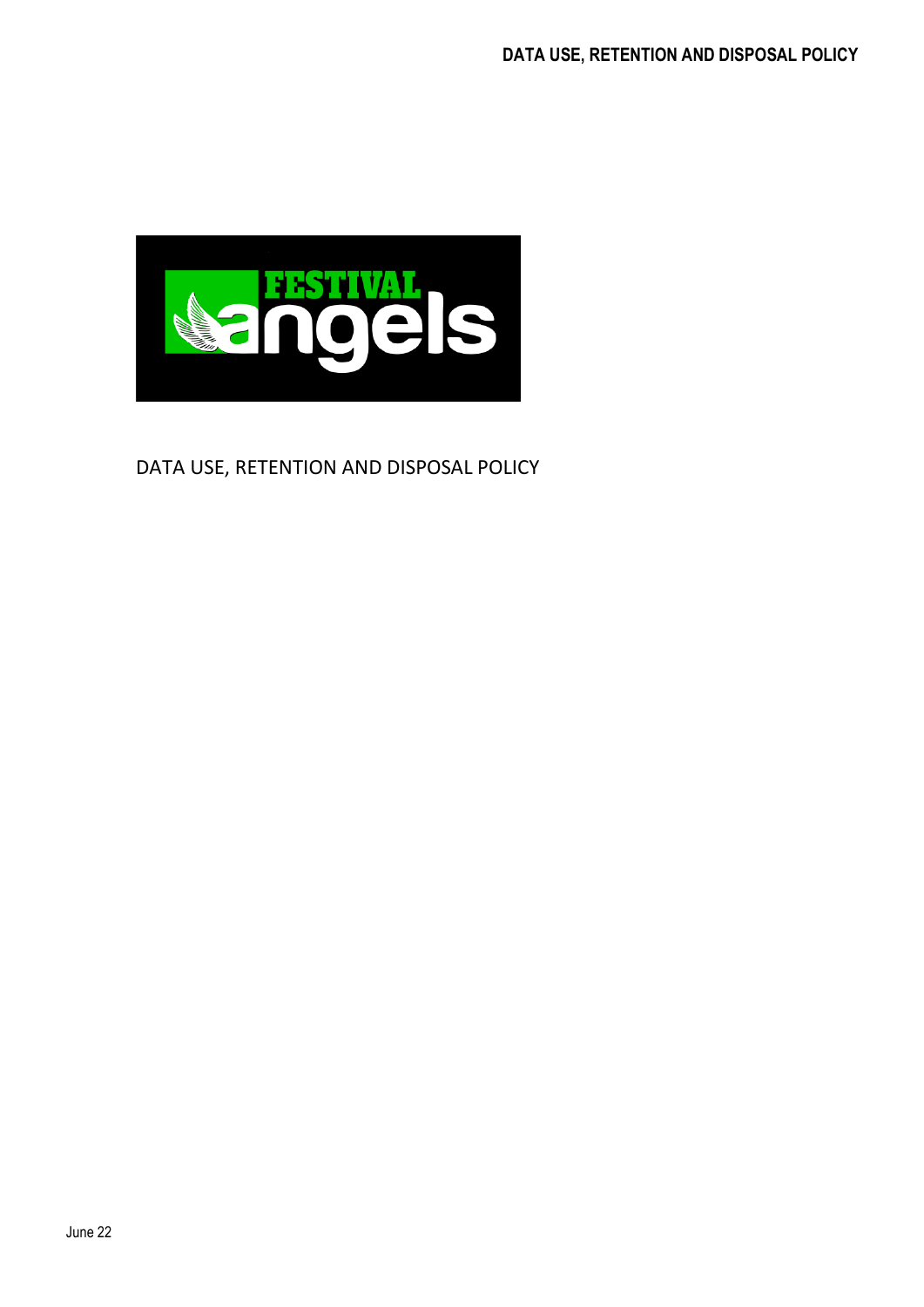## 1. Introduction

This policy sets out the obligations of the Organisation regarding personal data collected, held, and processed by the Organisation in accordance with the General Data Protection Regulation ("GDPR").

It also sets out the type(s) of personal data held by the Organisation, the period for which that personal data is to be retained, the criteria for establishing and reviewing such period(s), and when and how it is to be deleted or otherwise disposed of.

This policy should be read in conjunction with the Employee Privacy Notice.

2. Scope of Personnel

This policy applies to all personnel involved with the Organisation such as volunteers, subsidiaries, consultants and associates. An associate includes any person working as a subcontractor; as a joint venture partner or agent. For the purposes of this policy, all these entities shall be collectively referred to as "volunteers" or "you".

These procedures do not form part of your contract and are therefore noncontractual except where it is expressly stated or where statute is in place to imply otherwise.

3. What is personal data?

The GDPR defines "personal data" as any information relating to an identified or identifiable natural person.

4. How long can personal data be retained?

Under the GDPR, personal data can be kept in a manner which permits the identification of data subjects for no longer than is necessary for the purposes for which the personal data is processed.. The Privacy Notice has full details about the different types of data that can be retained and the purpose for which they are held.

In certain cases, personal data may be stored for longer periods where that data is to be processed for archiving purposes that are in the public interest, for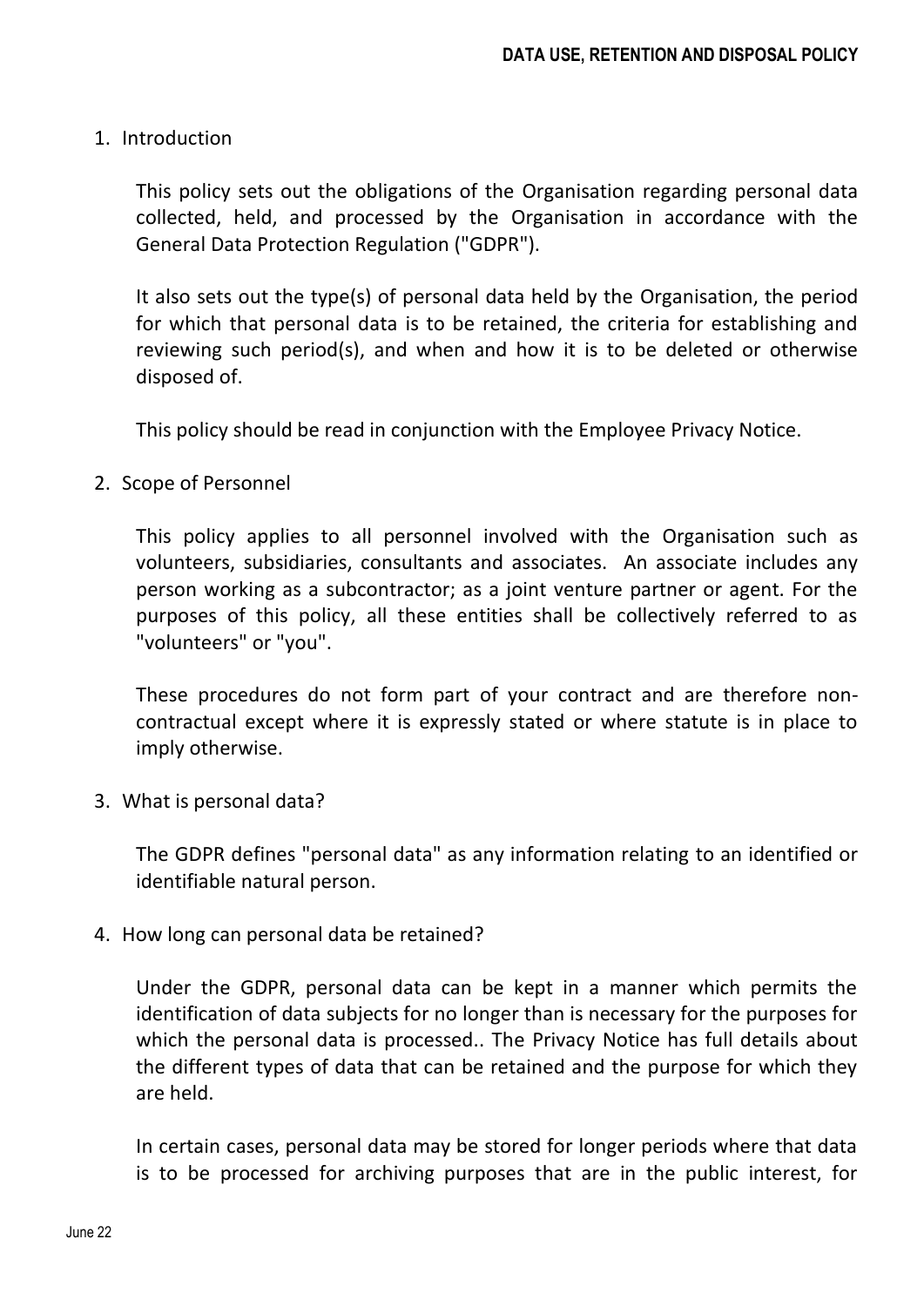scientific or historical research, or for statistical purposes (subject to the implementation of the appropriate technical and organisational measures required by the GDPR to protect that data).

5. Right to be forgotten

GDPR includes the right to erasure or "the right to be forgotten". Personnel covered by this policy have the right to have their personal data erased (and to prevent the processing of that personal data) in the following circumstances:

the personal data is no longer required for the purpose for which it was originally collected or processed

when the data subject withdraws their consent

when an individual objects to the processing of their personal data and the Organisation has no overriding legitimate interest

when the personal data is processed unlawfully (i.e. in breach of the GDPR) when the personal data has to be erased to comply with a legal obligation.

6. Scope of Data Held

This policy applies to all personal data held by the Organisation and by any thirdparty data processors processing personal data on behalf of the Organisation.

7. How is personal data stored?

Personal data held by the Organisation is stored using Cloud technology. The process is managed by the Organisation's IT provider. Data is held using the following methods:

laptop computers and other mobile devices provided by the Organisation to Directors, Line Managers and Administration staff

laptop computers and other mobile devices provided by clients to Directors, Line Managers and Administration staff

computers and mobile devices owned by Directors, Line Managers and Administration staff

physical records stored on Organisation property

physical records stored at the homes of Directors, Line Managers and Administration staff, who are working from home.

8. Data subject (Volunteers) rights and data integrity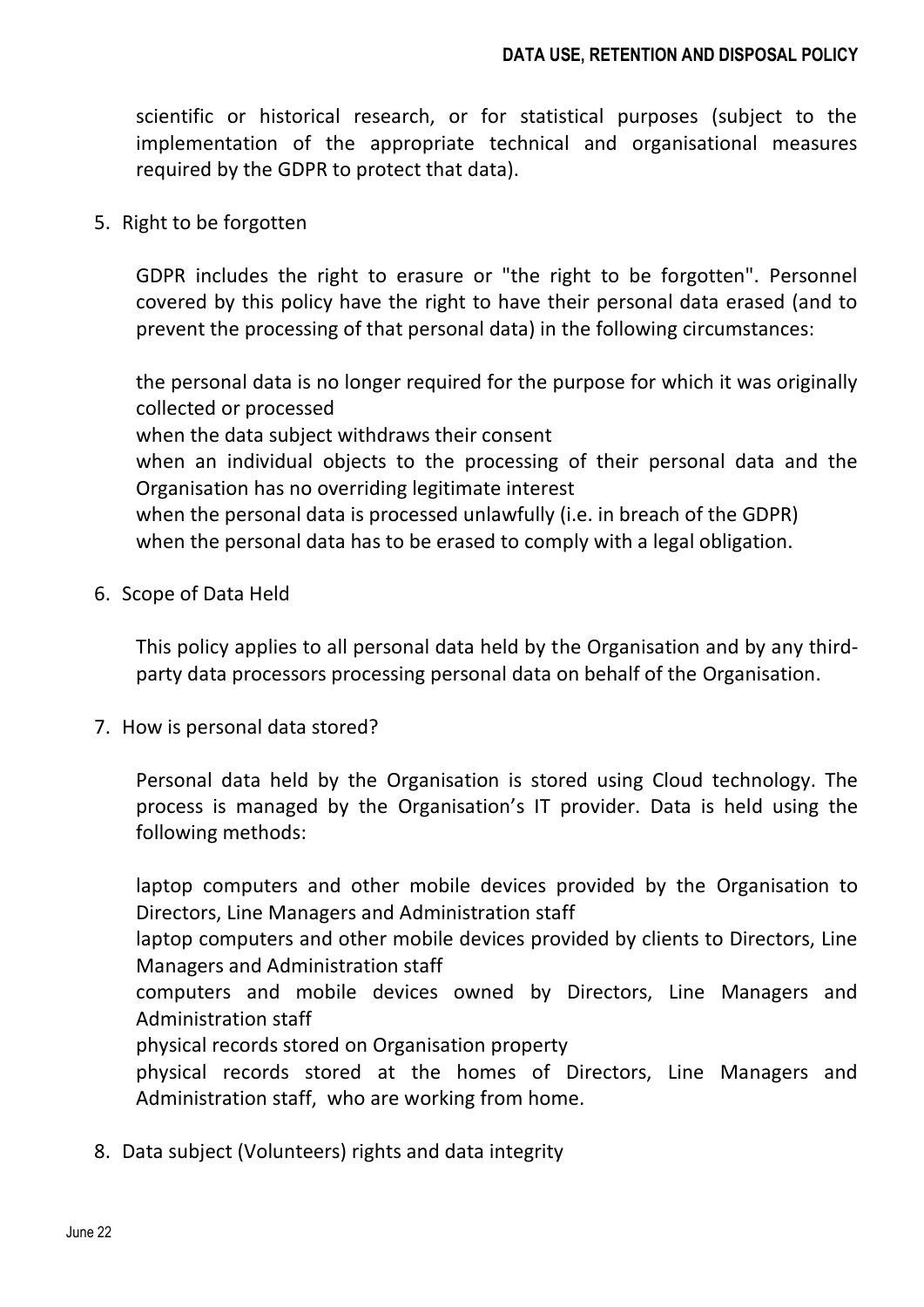All personal data held by the Organisation about you is kept in accordance with the requirements of the GDPR and the Organisation's Privacy Notice.

The Organisation Privacy Notice provides you with information about your rights, of what personal data the Organisation holds about you, how that personal data is stored and for how long it will be retrained.

You have control over the personal data that is held by the Organisation about you, including the right to have incorrect data rectified, the right to request that your personal data be deleted or otherwise disposed of (notwithstanding the retention periods as set out in the Privacy Notice)

9. Technical and Organisational Data Security Measures

The Organisation have in place several technical measures to protect the security of personal data:

- personal data may only be transmitted over secure networks. Email is not considered to be secure. If you are required to transmit personal data via email, it should be encrypted or password protected prior to sending.
- personal data may not be transmitted over a wireless network if there is a reasonable wired alternative
- where personal data is to be transferred in hardcopy form, it will be passed directly to the recipient or sent using a reputable delivery service
- no personal data may be shared informally, and if access is required to any personal data, such access should be formally requested via the Organisation **Secretary**
- hard copies of personal data, along with any electronic copies stored on physical media should be stored securely
- personal data may only be transferred to an employee, agent, contractor, or other third party if the transference complies with the Organisation's Privacy Policy
- personal data must be handled with care at all times and should not be left unattended or on view
- computers used to view personal data must always be locked before being left unattended
- no personal data should be stored on any mobile device whether such device belongs to the Organisation or otherwise without the formal written approval of a Director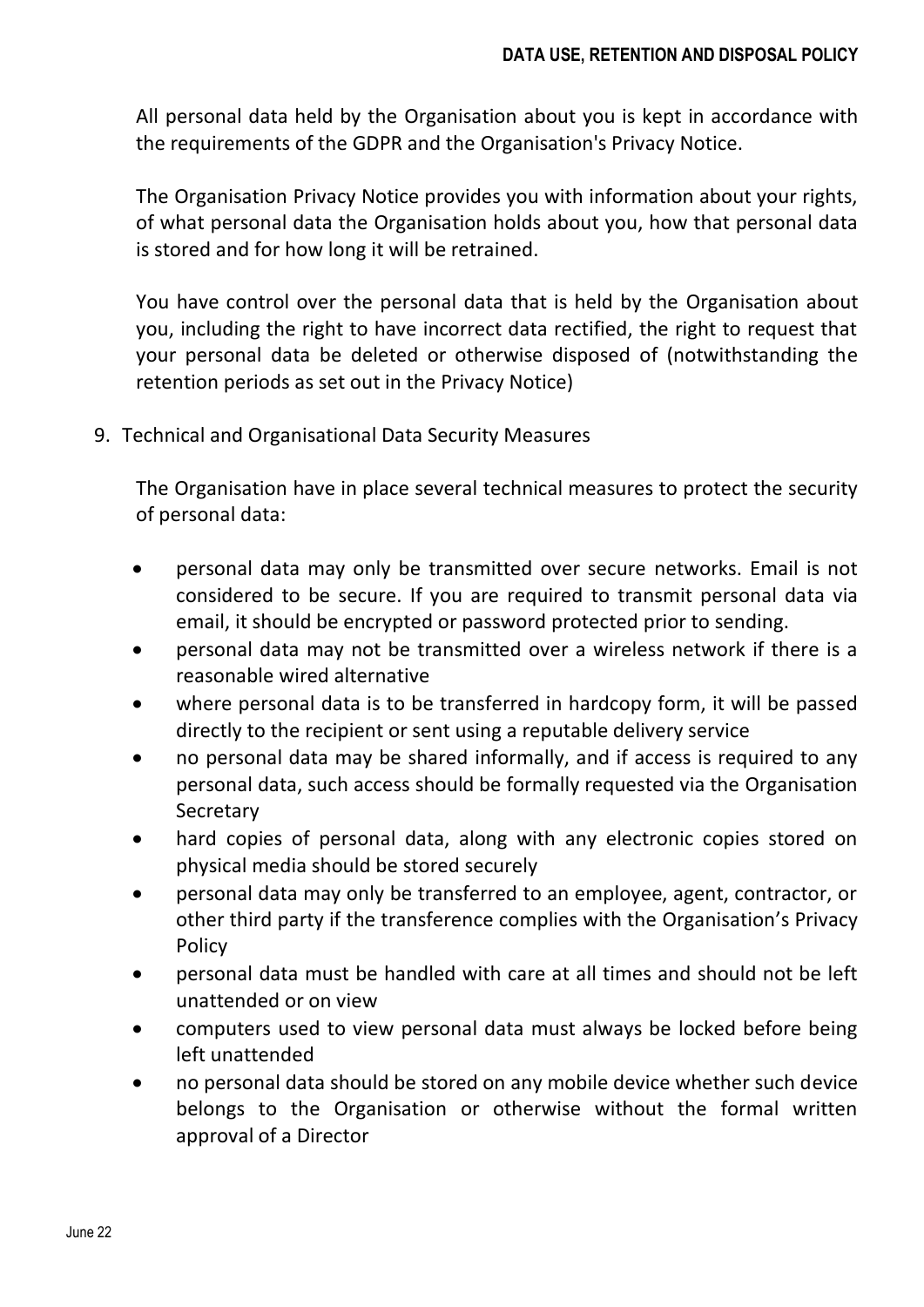- no personal data should be transferred to any device personally belonging to an employee, and personal data may only be transferred to devices belonging to agents, contractors, or other parties working on behalf of the Organisation where the party in question has agreed to comply fully with this policy and with the Organisation's Privacy Notice
- all personal data stored electronically should be backed up and the backups encrypted
- all electronic copies of personal data should be stored securely using passwords and encryption
- all passwords used to protect personal data should be changed regularly and must be secure
- under no circumstances should any passwords be written down outside of one's personal premises
- passwords should never be shared. If a password is forgotten, it must be reset using the correct protocol
- all software should be kept up-to-date. Security-related updates should be installed as soon as reasonably possible after becoming available
- no software may be installed on any Organisation-owned computer or device without approval
- where personal data held by the Organisation is used for marketing purposes, it shall be the responsibility of the client manager to ensure that the appropriate consent is obtained and that no data subjects have opted out, whether directly or via a third-party service such as the TPS
- all personnel and other parties working on behalf of the Organisation shall be made fully aware of both their individual responsibilities and the Organisation's responsibilities under the GDPR and under the Organisation's Privacy Policy
- only personnel and other parties working on behalf of the Organisation that need access to, and use of, personal data to perform their work, shall have access to personal data held by the Organisation
- all personnel and other parties working on behalf of the Organisation handling personal data will be appropriately trained to do so
- all personnel and other parties working on behalf of the Organisation handling personal data should exercise care and caution when discussing any work relating to personal data at all times
- methods of collecting, holding, and processing personal data shall be regularly evaluated and reviewed
- all personnel and other parties working on behalf of the Organisation handling personal data belonging to volunteers or others will be bound by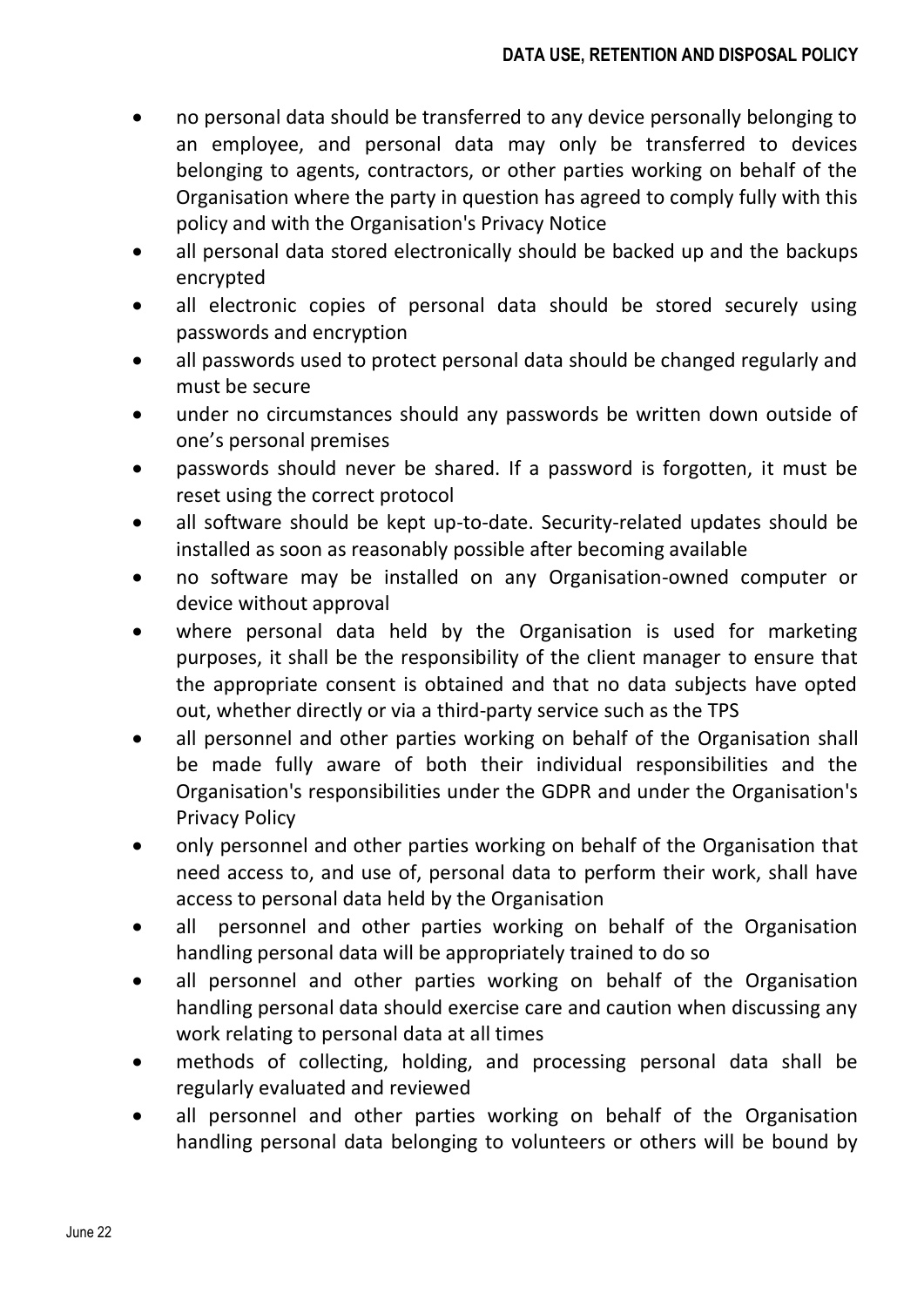contract to comply with the GDPR, this Policy and the Organisation's Privacy Policy

- all agents, contractors, or other parties working on behalf of the Organisation handling personal data must ensure that others working with personal data belonging to Organisation's volunteers or others will be bound by contract to comply with GDPR, this Policy and the Organisation's Privacy Policy
- where any agent, contractor or other party working on behalf of the Organisation handling personal data fails in their obligations under the relevant Organisation policies, that party shall indemnify and hold harmless the Organisation against any costs, liability, damages, loss, claims or proceedings which may arise out of that failure.

## 10.Data Disposal

Upon the expiry of the data retention period of 7 years as set out below in this policy, or when a data subject exercises their right to have their personal data erased, personal data shall be deleted, destroyed, or otherwise disposed of as follows:

- personal data and sensitive personal data stored electronically (including any and all backups) shall be deleted
- hard copies of personal data or sensitive personal data shall be shredded using a secure shredding service. This can be organised via the Organisation **Secretary**

## 11.Data Retention

The Organisation shall not retain any personal data or sensitive personal data for any longer than is necessary in light of the purpose(s) for which that data is collected, held, and processed.

- Personal data about employment will be held for 7 years post-employment termination.
- Personal data contained in a Service Agreement entered into by the Organisation and a third party supplier shall be held for 7 years from the date that the Service Agreement terminated.

Roles and Responsibilities